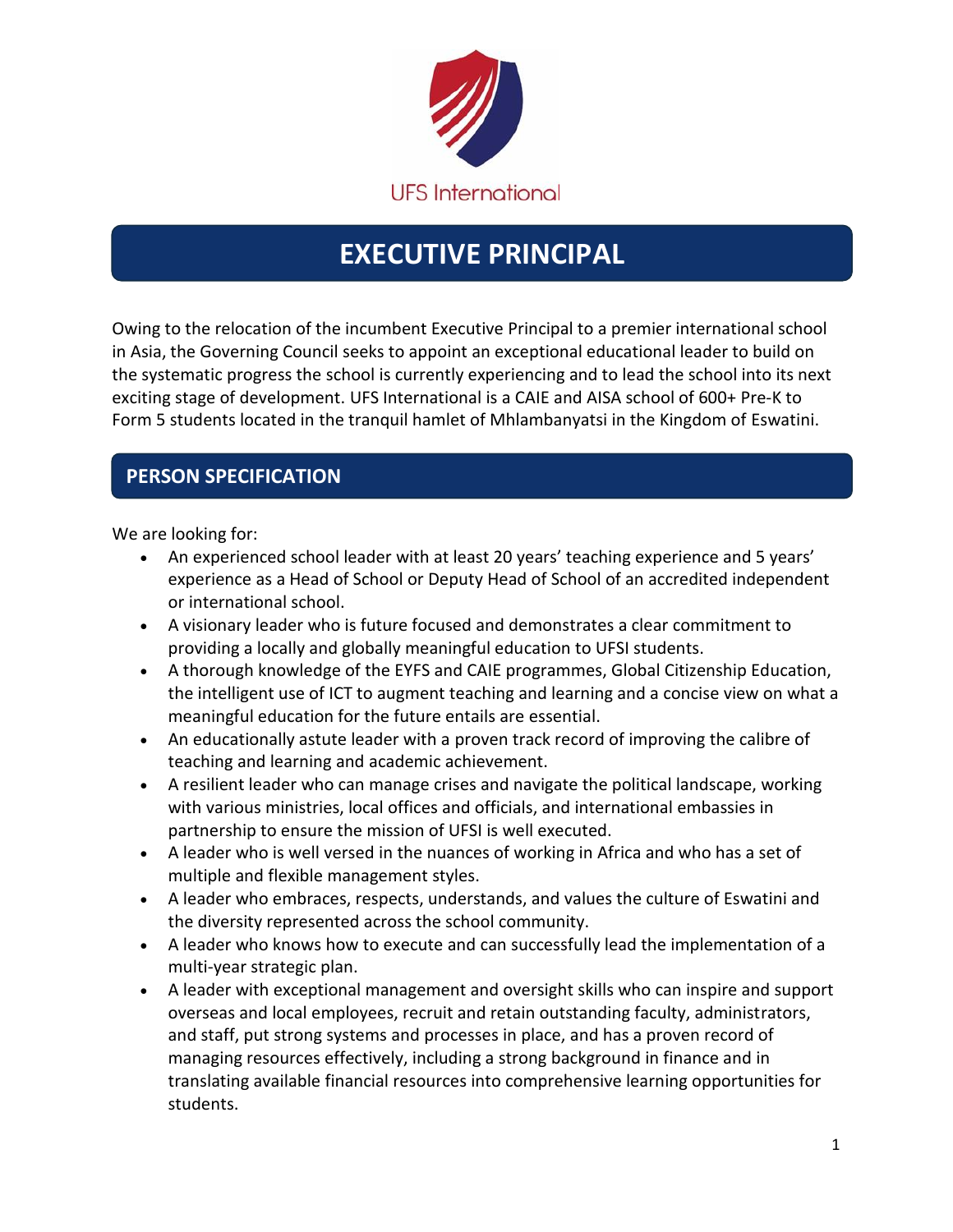- A leader who understands school governance and has a track record of successfully collaborating with Boards to produce highly effective fiduciary and strategic governance.
- A leader with experience in taking a school through an accreditation or reaccreditation process.
- A degree in education is essential. A higher degree of leadership qualification is preferred.

### **JOB SUMMARY**

- Reporting to the Governing Council, the Executive Principal provides academic and organisational leadership.
- To continue the journey in the creation of strategies for a change in the organisational culture that encourages a harmonious environment leading to high level commitment and sense of ownership by staff members.
- Supporting and complementing the efforts of the 3 school leaders. The Executive Principal shall ensure that the school leaders are highly motivated and focused on achievements of the academic goals determined by the Academic Executive.
- To motivate and manage the extended school leadership team and maintain a high level of performance, goal orientation and goal congruence.

### **EDUCATIONAL MANAGEMENT**

- In conjunction with the three school leaders, oversee the implementation and development of the core curricula, the CAIE Grade 1 – AS level and UK Early Years Foundation Stage Framework, adapting them to the needs of the School.
- Support the integration of Global Citizenship and values-based education into the core curriculum and daily life of the School.
- Play a lead role in school-wide planning and strategy development through active participation in the School Leadership Team ('SLT'), contributing to school-wide decision-making, school improvement planning and policy-making where relevant.
- Provide expertise on academic matters, ensuring high standards of learning and achievement.
- Create an environment and set expectations that promote excellent teaching, effective learning, high standards of achievement and good student behavior.
- Conduct regular Academic Executive Meetings.
- Lead and support existing and new educational projects and initiatives.
- Assess and advise teachers on lesson planning, teaching strategies and techniques.
- Advise on and oversee student assessment, implementing tools and strategies where necessary.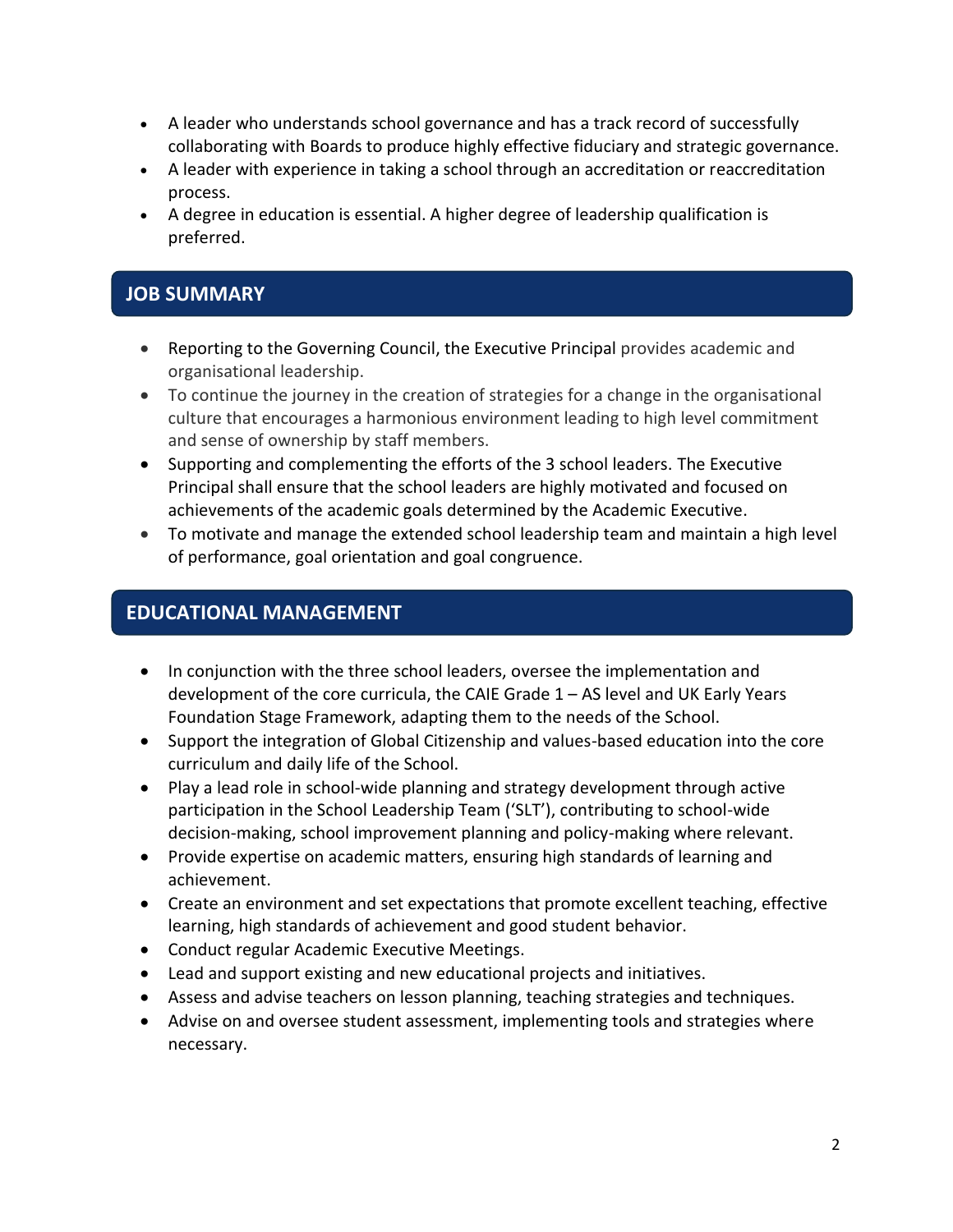Assist the school leaders in effectively analysing student performance, identify appropriate solutions for implementation improvements and ensure/monitor implementation.

#### **STUDENT WELLBEING**

- Provide expertise and guidance on pastoral care, behaviour management and discipline of students.
- Lead safeguarding at School, maintain and update policy and ensure staff are appropriately trained.

#### **LEADING & MANAGING STAFF**

- Coach and develop school leaders and teachers.
- Supervise and evaluate staff and implement discipline procedures when necessary.
- Oversee professional development of the teaching staff and facilitate professional development activities.
- Recruitment of teaching staff and management of Temporary Residence Permits.
- Model and promote positive relations and cultural understanding between teaching and all staff.
- Ensure thorough induction of new teachers and carefully manage their probationary periods.
- Lead and supervise the HR, Finance, Admissions, Marketing and Estate Managers.
- Identify and nurture talent to enable effective leadership development and succession planning.

#### **SCHOOL ACCREDITATION, STANDARDS & ADMINISTRATION**

- Manage the journey towards CIS / COBIS accreditation.
- Manage whole-school student progress data, reporting regularly to the Board and other stakeholders.
- Conduct regular reviews of school policies and handbooks, maintain their currency and appropriateness, and prior to the commencement of each school year collaborate with the SLT in agreeing handbooks' content.
- Schedule, conduct and evaluate all emergency drills.
- Monitor the maintenance of all school facilities and the school campus and make recommendations for improvements
- Assist with school promotion events, registration and admissions where required.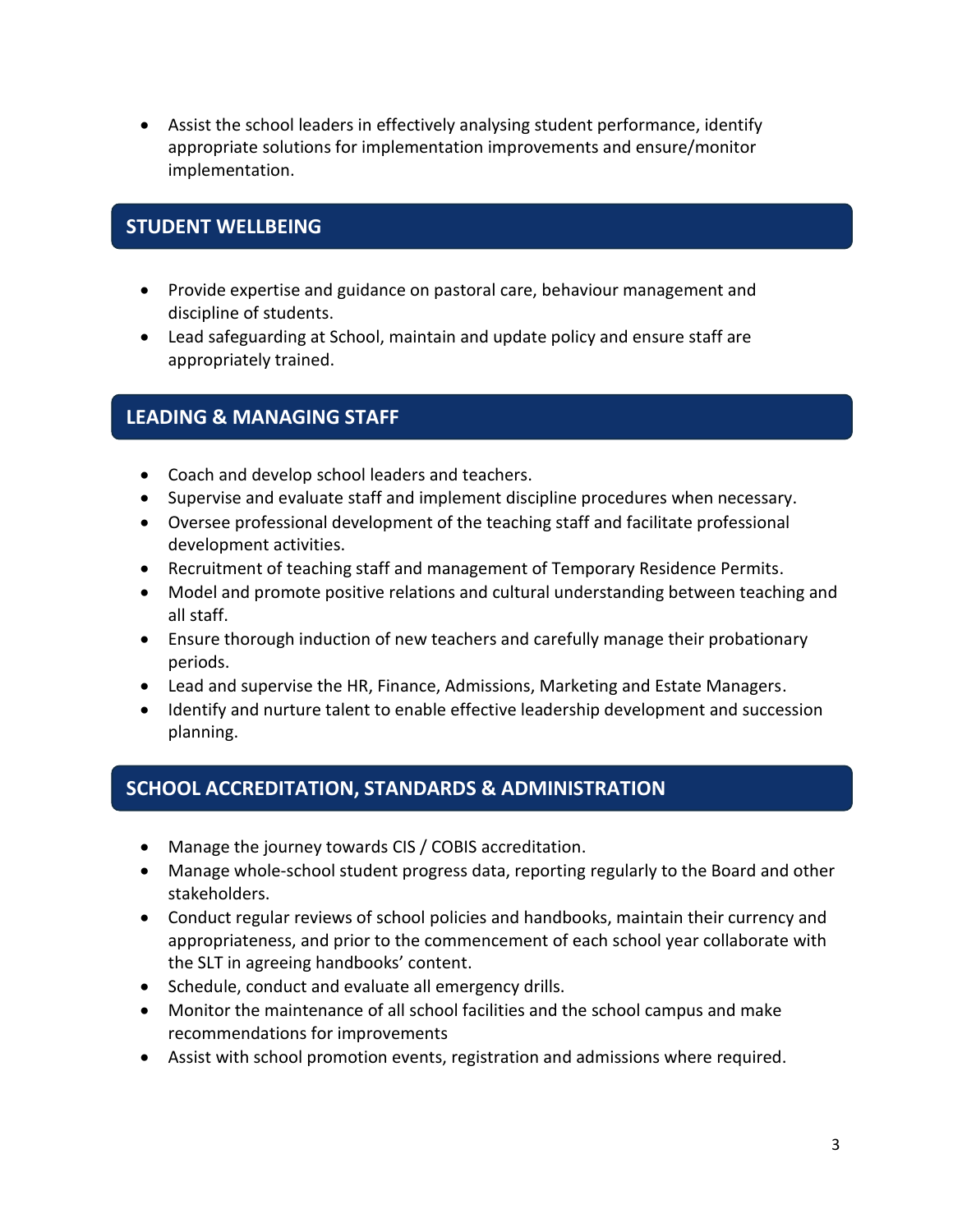### **COMMUNITY**

- Maintain and promote good public relations between the school, staff, students, parents and the community.
- Take a lead role in forming positive and collegial relationships which benefit stakeholders in the educational community in the region.
- Strategically develop and implement initiatives that create and nurture a sense of community, both within the school and within the village.

#### **GOVERNANCE & ORGANISATION**

- Work closely with the Chairman of the Governing Council on all aspects of governance, reporting, and development of the school.
- Identify, recommend and maximize opportunities to promote and develop the school brand and reputation.
- In coordination with the Admissions and Marketing Secretaries, develop the profile of the school, grow enquiries and enrolments and promote retention.
- Work with the Chairman of the Finance Committee and school leaders to prioritise and plan the allocation of resources in an agreed annual Budget to support the core mission of the School.
- Deliver financial outcomes in line with budget parameters.
- Operate appropriate financial control processes and procedures within the School, in order to manage resources efficiently and effectively.
- Ensure that relevant policies and procedures, and systems are up to date and fit for purpose.
- Ensure the school complies with all statutory obligations and requirements.

#### **REMUNERATION**

UFSI provides a comprehensive and competitive salary and benefits package commensurate with experience. A residence located in a lush and extensive garden within the village is provided.

#### **APPLICATION PROCESS**

Interested candidates should apply as soon as possible, but no later than 4 July 2022.